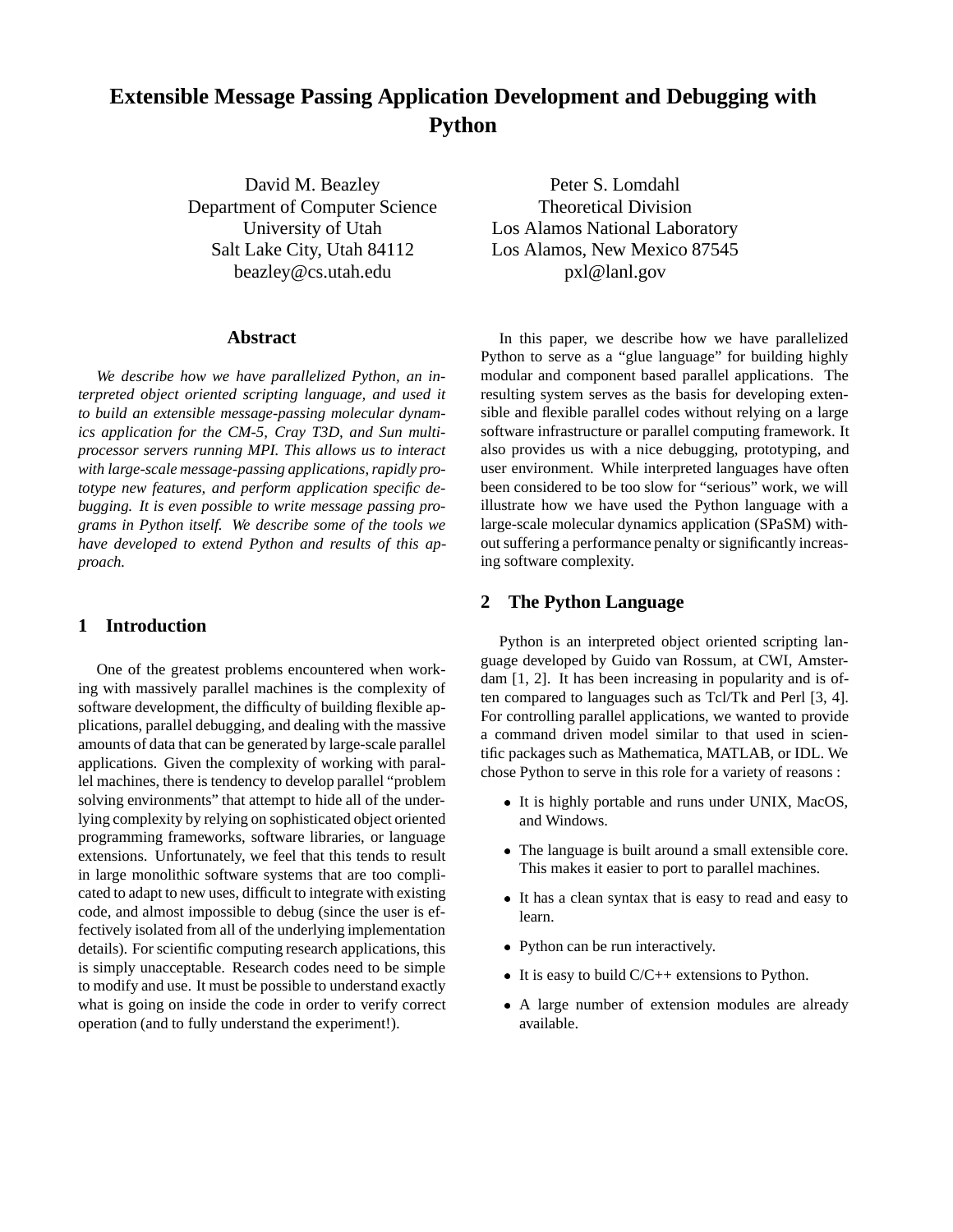- It is fully object oriented, making it possible to write powerful extensions.
- The language has seen increased use in the scientific community and has a number of numerical extensions [5, 6].
- Python is free and well supported.
- We like it.

More information about Python can be found on the internet, or the book "Programming Python" by Mark Lutz [2]. While a full treatment of the language is not possible here, the syntax is easily understood. The remainder of this paper will focus primarily on our use of Python rather than the language itself.

# **3 Parallelizing Python**

Within a message passing environment, parallelizing the Python interpreter involves being able to safely running a copy of Python on every processor. Like C or Fortran, processors may only be loosely synchronized and will execute code independently unless message passing calls are involved. However, unlike C or Fortran, Python itself is written in C and uses the the C stdio library for many operations, including reading scripts from files, importing modules, getting input from the user, and writing byte-compiled versions of modules back to disk. Given the state of parallel I/O support on most machines, this presents a serious portability and usability problem. We need to make sure that Python can run properly on all processors without crashing during I/O operations. At the same time, we don't want to have to modify significant portions of the Python source.

In addressing the I/O problems, we assume that all I/O takes place on a common file system and that files may be shared between multiple processors simultaneously. This is the model most commonly found on large parallel machines and multi-processor servers. It may not be the model on distributed workstation clusters or heterogeneous systems, but the techniques we describe could still be applied (with modification) to those systems.

# **3.1 Remapping I/O Functions in Python**

To remap the I/O operations used in Python, we have written a special C header file pstdio.h. This file is included into the Python header files prior to the inclusion of the C stdio.h header file. This remaps all of the stdio operations to a collection of "wrapper" functions that we will implement in a manner similar to that described in [7].

```
/* pstdio.h : Wrappers around stdio.h
  for parallel I/O */
```

| #define | fopen   | PIO fopen   |
|---------|---------|-------------|
| #define | fflush  | PIO_fflush  |
| #define | fclose  | PIO fclose  |
| #define | rename  | PIO rename  |
| #define | setvbuf | PIO_setvbuf |
| #define | fread   | PIO fread   |
| #define | fwrite  | PIO fwrite  |
| #define | fprintf | PIO fprintf |
| #define | fgets   | PIO fqets   |
| #define | fputc   | PIO_fputc   |
| #define | fputs   | PIO fputs   |
| #define | printf  | PIO printf  |
| #define | fseek   | PIO fseek   |
| #define | ftell   | PIO ftell   |
| #define | read    | PIO read    |
| #define | write   | PIO write   |
| #define | open    | PIO_open    |
| #define | close   | PIO close   |

#### **3.2 Implementation of Wrapper Functions**

The I/O wrapper functions are implemented using a combination of the C stdio library and message passing operations. File descriptors are managed in two different I/O modes :

- **BROADCAST**. In this mode, processor 0 reads data and broadcasts it to all of the other nodes. When writing, output is assumed to come from only one processor (usually processor 0, but this can be remapped). This mode is primarily used for handling interactive I/O using stdin and stdout.
- **BROADCAST WRITE**. This mode allows all processors to read data independently, but only one processor can write data. This mode is used for most file operations in Python. For example, when reading a script, every node can simply open the file and process its contents independently. By restricting write access, we eliminate problems that occur when multiple copies of Python attempt to write to the same file (which would normally result in garbage). This mode is somewhat faster than the normal broadcast mode since it is not necessary for processor 0 to broadcast input data to the other nodes.

Currently, we have implemented the wrappers under CMMD on the CM-5, the shared memory library on the T3D, and MPI [8, 9, 10]. Eventually, we would hope to implement the library using parallel I/O libraries such as MPI-IO [11].

## **3.3 Other Changes to Python**

Finally, three other changes were required to the Python core.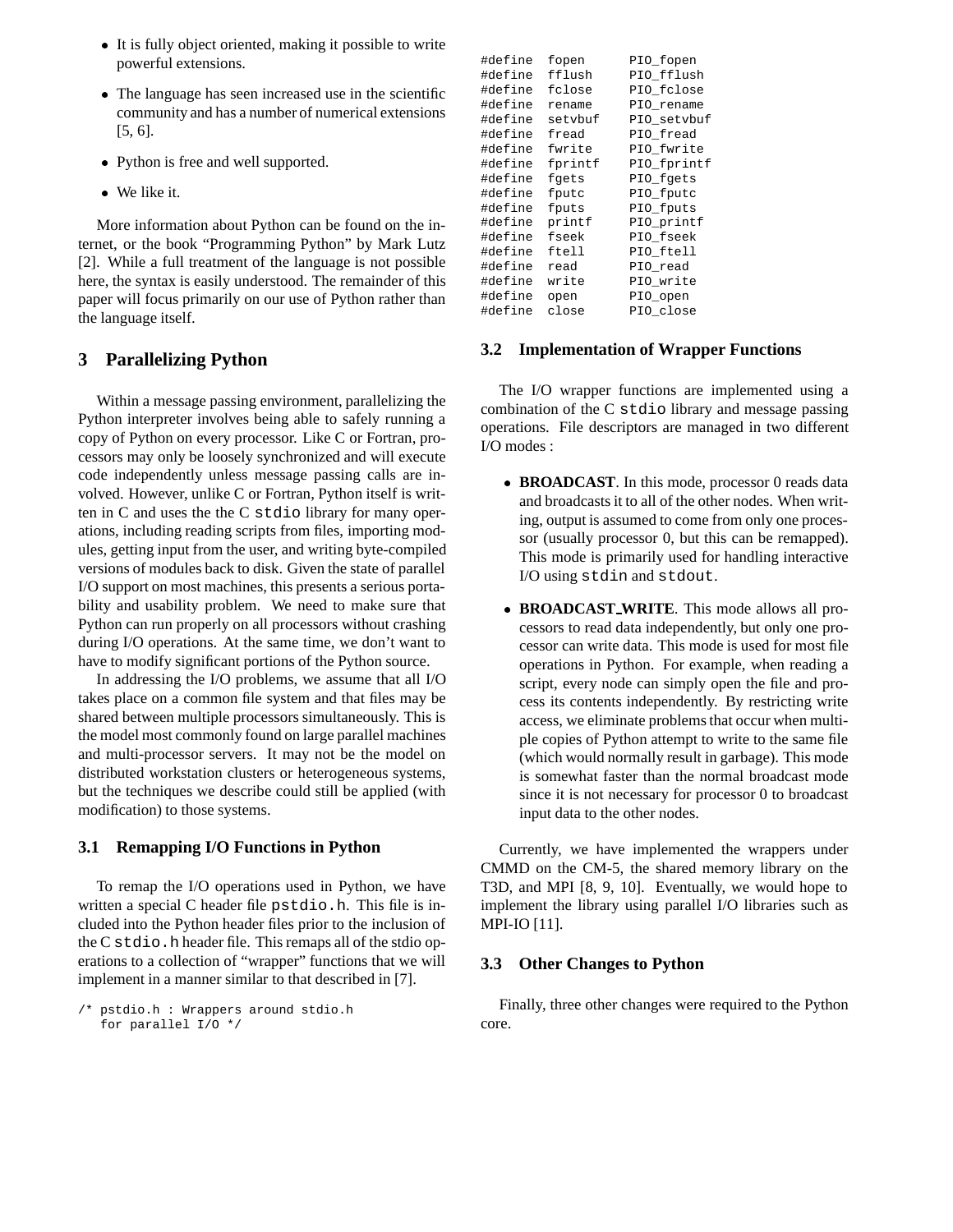- A putc() call was changed to fputc() since it could not be remapped otherwise (since putc() is implemented as a C macro).
- A switch was installed to disable dynamic loading of modules. While supported on most workstations, this capability is not available on larger machines such as the CM-5 or Cray T3D.
- An initialization call was added to Python's main() program. This is sometimes needed to initialize MPI and other packages.

#### **3.4 Compilation**

The I/O remappings and minor fixes required less than 10 lines of modifications to the entire Python source (consisting of more than 50000 lines of C code). The I/O wrappers have been implemented in about 1000 lines of supporting ANSI C. Together with the Python source, everything is combined into new version of the Python interpreter and a C library for embedding a parallelized version of Python in other applications.

## **4 Using SWIG to Build Python Extensions**

While Python is designed to be easily integrated with  $C/C++$  code, doing so requires one to write special "wrapper" functions that provide the glue between the underlying C function and the Python interpreter. Since the process of writing these wrapper functions is tedious, we have developed a tool, SWIG, that automatically generates the Python bindings from a file containing ANSI C/C++ declarations[12]. Using SWIG, the user extends Python by writing an interface file such as the following :

```
%module spasm
%{
#include "spasm.h"
%}
...
void ic_shock(int nx, int ny, int nz, double vel,
              double width, double gap,
              double temp, double r0,
              double cutoff);
int timesteps(int nsteps, int energy_n,
               int output_n, int checkp_n);
void set_boundary_periodic();
void set_boundary_free();
void energy();
// Different potential energy methods
void init_lj(double epsilon, double sigma,
             double cutoff);
void init_table_pair();
...
```
All of the functions in this file turn into Python commands that can be used in scripts or typed interactively. SWIG supports almost all C/C++ datatypes, C structures, and a subset of C++. As a result, it is relatively easy to add new capabilities to the Python interpreter.

#### **5 An Extensible Molecular Dynamics Code**

Since 1992, we have been developing a short-range molecular dynamics code, SPaSM, for use on the Connection Machine 5 and Cray T3D systems at Los Alamos National Laboratory [13]. This code is capable of performing production simulations with more than 100 million atoms, yet managing such simulations in practice has proven to be nearly impossible—primarily due to the overwhelming amount of data generated, the difficulty of debugging and development, and the lack of analysis tools.

To address these problems, we have adopted the idea of "computational steering" and reorganized the code with a focus on modularity and integration of various components such as data analysis, visualization, and simulation [14, 15, 16]. Python serves as the glue of this system.

Rather than having a large monolithic application, the new organization features a collection of loosely organized modules. Most of the functionality is found in a collection of C library files for running simulations, performing data analysis, message passing and other things. A collection of Python scripts are also available. These scripts perform common tasks, and form the foundation of an object oriented visualization system we are developing.

The user provides C code for initial conditions, boundary conditions, numerical integration methods, and any problem specific features. While this code relies heavily on the base set of C libraries, it is completely independent of the Python interface (and can, in fact, be compiled without it). However, if the user would like to use Python, they simply write a SWIG interface file containing their functions. Simulation scripts and new functionality can also be written in Python as needed.

#### **5.1 Extending and Controlling the System**

The interface to the SPaSM code is built automatically using SWIG. As a result, one simply declares various C functions which automatically appear as Python commands when the code is compiled. After compilation, the code can be controlled with scripts such as the following :

```
# Shock wave problem (Python script)
nx = 15ny = 15nz = 50shock_velocity = 8.5
temp = 0.1
```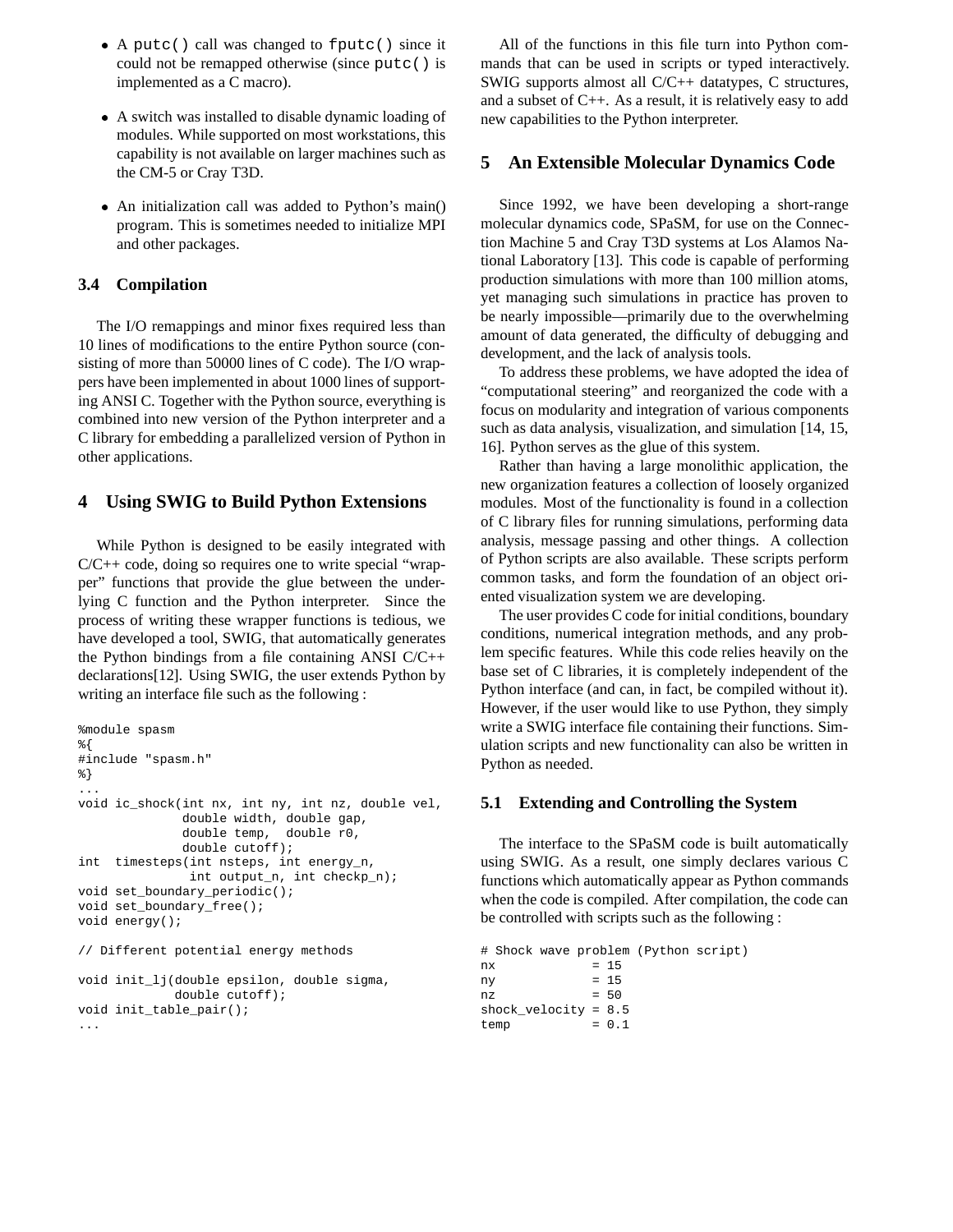```
width = 0.3333<br>
r0 = 1.0901= 1.0901733qap = 0.10cutoff = 2.0
Dt = 0.0025ic_shock(nx,ny,nz,shock_velocity,width,gap,temp,
        r0,cutoff)
init_lj(1,1,cutoff)
set_boundary_periodic()
set_path("/sda/sda1/beazley/shock2")
timesteps(10000,25,25,500)
```
When new functionality is needed, an ordinary C function can be written and its prototype placed into the interface file. Since no Python specific code is involved, any new functionality is easy to re-use in other kinds of C/C++ applications (even if they don't involve Python).

#### **5.2 Interactive Simulation**

Since Python is interpreted, it is possible to run SPaSM in an interactive mode. In this mode, the user is presented with a single prompt even though tens to hundreds of copies of the interpreter are running (our parallel I/O wrappers make this possible). Any commands typed by the user are executed in a pure SPMD mode with execution taking place on all processors. This environment is particularly useful for setting up problems and examining the state of a simulation. Here is a sample session :

```
.cm5-5 {106} > SPaSM -p4:4:2SPaSM 3.0 (alpha) ==== Run 190 on cm5-5 ==== Wed!
Using Python 1.3 (Sep 8 1996) [GCC 2.6.3]
Copyright 1991-1995 Stichting Mathematisch Centr!
SPaSM > ic_test()
Setting up test initial condition.
23776 particles created.
SPaSM > from vis import *
Setting image server to sleipner port 35219
SPaSM > ke = Spheres(KE, 0, 20)SPaSM > ke.draw_processors=1
SPaSM > ke.show()
...
SPaSM > SPaSM_processors(2,4,4)
```
In the example, the user has set up an initial condition. A visualization module is then loaded (which attaches to a user's workstation). At this point the use can run simulations and analyze data. In this case, a plot showing the processor layout has been generated as shown in Figure 1. The user is free to change most aspects of the code at any time including the layout of processors and other simulation parameters.



**Figure 1. Particles and processor layout**

#### **6 Debugging with Python**

Since SWIG also provides access to C data structures, it is possible to access the underlying data structures in our simulation directly. For example, the algorithm used by SPaSM relies on creating a large collection of small subcells[13]. We can examine these subcells on each processor as shown below. By default, output is from processor 0, but this is easy to change.

```
SPaSM > c = first_cell()
SPaSM > print c
Cell [ ptr = f3c78, n = 0 ]
SPaSM > max = 0
SPaSM > for i in range(0,Xcells*Ycells*Zcells):
                if c[i].n > max : max = c[i].nSPaSM > print max
14
SPaSM > pn(5)
(pn 5) SPaSM > print max
16
```
While this is only a simple example, it is possible to perform quite sophisticated debugging and diagnostic operations entirely within the Python interpreter. This can be done without recompiling the C code or quitting a running simulation. While this type of debugging certainly won't replace existing parallel debuggers, it provides an extremely powerful application specific debugging capability that can be used to explore data and examine the system in ways not commonly found in traditional debuggers.

#### **7 Interpreted Message Passing**

One of the most interesting features of this approach is that it is even possible to add message passing operations to the Python interpreter itself. Using SWIG, it is possible to build interfaces to CMMD, PVM, MPI, or other libraries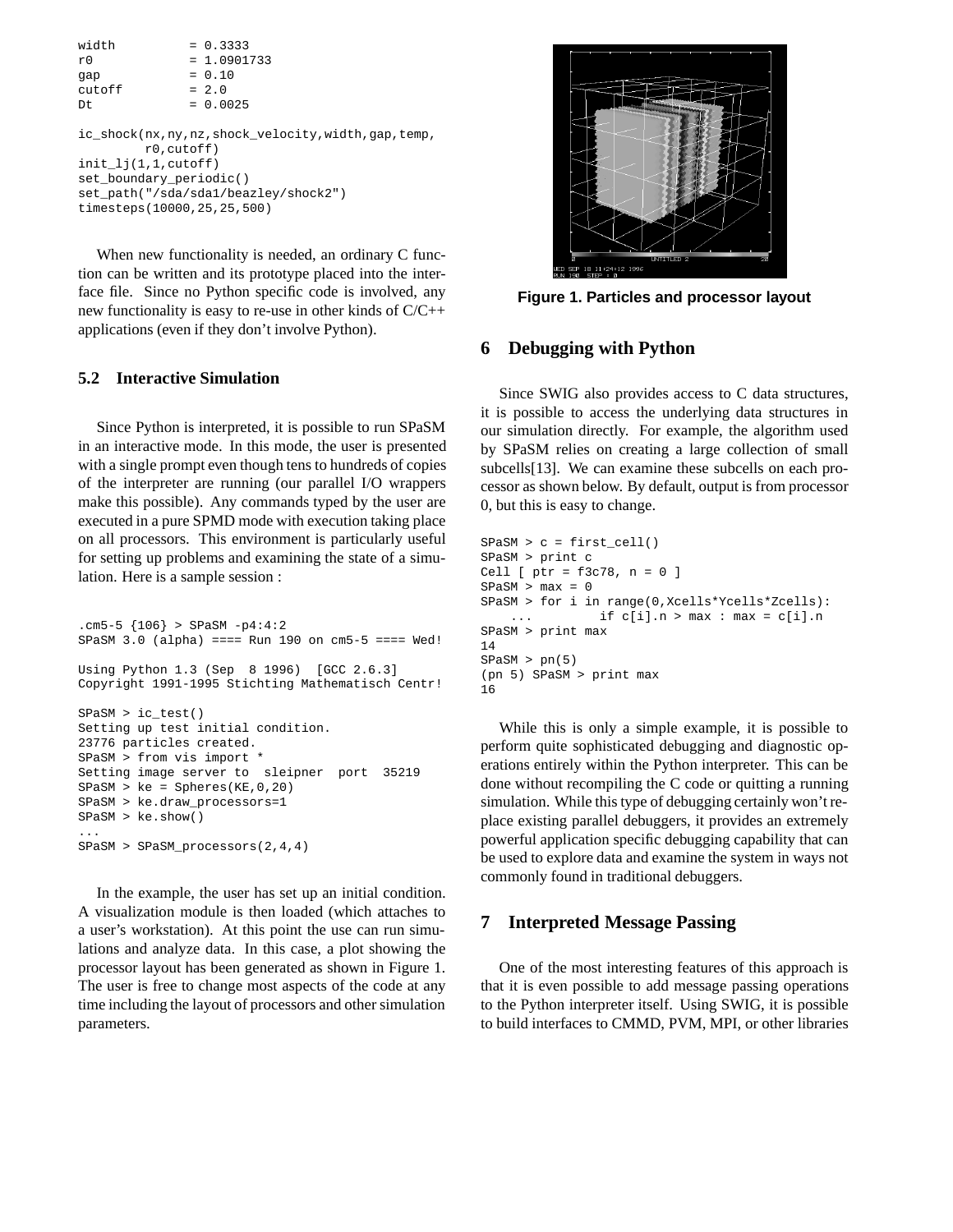[10, 17, 8]. This allows Python interpreters to send messages to each other as would be done in  $C/C++$ . The following session shows a user interactively sending a Python list from processor 0 to all of the other processors using the PVM library on a Cray T3D.

```
.t3d {118} > python
Starting Python on 32 processors...
Python 1.3 (Aug 6 1996) [C]
Copyright 1991-1995 Stichting Mathematisch Centr!
>>> from pvm3 import *
>>> execfile("parallel.py")
>>> me = pvm_get_PE(pvm_mytid())
>>> nproc = pvm_gsize("")
>>> if me == 0:
... a = [1, 2, 3, 4]... else:
... a = [ ]
>>> print a
[1,2,3,4]
>>> if me == 0:
... for i in range(1,nproc):
... pvm_initsend(PvmDataRaw)
... pack_list(a)
... pvm_send(i,1)
... else:
... pvm_recv(0,1)
... a = unpack_list()
>>> pprint(a,range(0,nproc))
pn 0 : [1, 2, 3, 4]
pn 1 : [1, 2, 3, 4]
pn 2 : [1, 2, 3, 4]
...
>>>
```
As with C,C++, or Fortran, it is still possible to deadlock the machine and to experience all of the other problems associated with message passing. However, having an interpreted message passing environment is an interesting way to experiment since it is unnecessary to write any C code (or to recompile after every code modification).

# **8 Performance Concerns**

Python provides our application with a high degree of flexibility, but performance is still of great concern. While it is true that Python runs significantly slower than C, most of the core functionality of our application is still written in C. Python is mainly used for control and writing the outer loop of a large calculation. Table 1 shows some performance measurements for a recent simulation in which the entire outer loop was implemented in Python vs. a simulation implemented entirely in C. Given that the outer loop takes much less than 1% of the overall CPU cycles, the fact that it is implemented in Python is of little concern (as confirmed by the table).

| Atoms/processor | $\mathbf C$ | C with Python |
|-----------------|-------------|---------------|
| 13950           | 98.7        | 98.9          |
| 45000           | 314.1       | 314.8         |
| 180000          | 1317.1      | 1319.0        |

**Table 1. Simulation time of C vs. C with Python (seconds)**

#### **9 Conclusions**

We have been using the techniques described in this paper with great success with our molecular dynamics application. While it is too early to provide any sort of formal "user study", we would like to outline some of the results of taking this approach :

- Emphasizing code modularity has resulted in a system that is more robust, reliable, and flexible.
- Scripting languages such as Python provide an extremely lightweight mechanism for building interactive parallel applications. The addition of Python to our code resulted in only a 10% memory overhead and still permits us to perform very large calculations. Currently, we are using Python scripts to control production simulations running on our 512 processor CM-5.
- We have recently built an object oriented data analysis and visualization system that is directly integrated with our simulation code. The high performance aspects of the system are implemented in C while the object oriented design is implemented entirely in Python. This system allows us to remotely visualize 100 million atom datasets from ordinary UNIX workstations and standard internet connections. Since visualization is performed on the parallel machine itself, we can make images in only a matter seconds not minutes or hours (This work is still in progress and will be reported elsewhere.)
- Extending the system is now extremely easy. Users do not need to understand the details of the underlying Python implementation and can add new functions by simply declaring them in an interface file.
- This approach has resulted in the reuse of various software components. For example, the graphics library we developed for visualizing MD simulations can be used as a stand alone package in unrelated projects.
- By eliminating most of the problems of building highly modular and interactive applications, we have